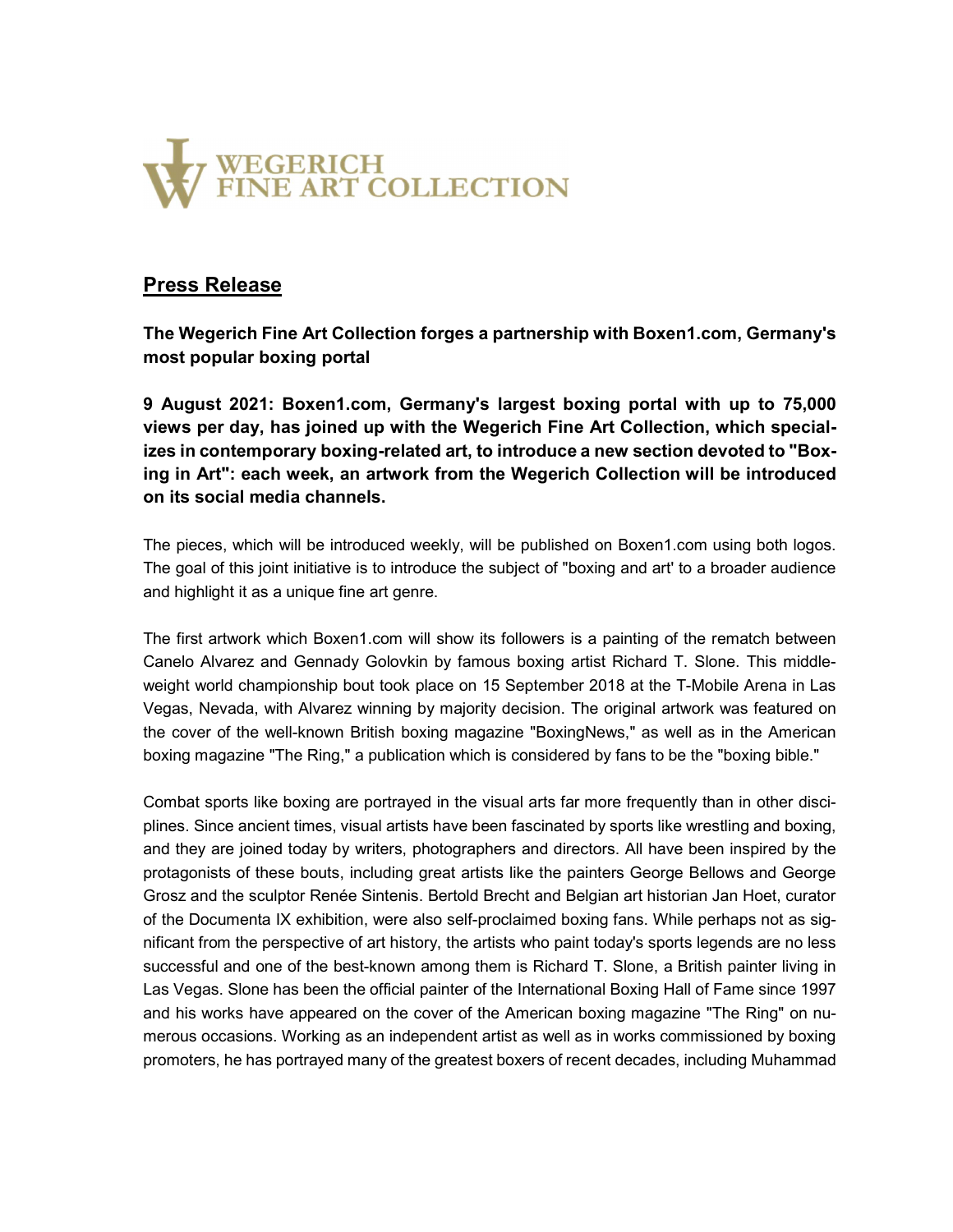Ali, Mike Tyson, Floyd Mayweather and many others, among them boxers who are famous in Germany. For example, he designed the cover art for The Ring portraying the bout between Wladimir Klitschko and David Haye in 2011.

The Wegerich Fine Art Collection owns many of his works, as well as a large number of historic pieces which appeared on the cover of the The Ring in the 1930's and 1940's, including an original cover image from 1936 portraying Max Schmeling, whom The Ring hailed at the time as the "man of the hour" after his historic victory over American boxer Joe Louis.

These works will now be gradually introduced to a broader audience of boxing fans.

Jonny Orban of the boxing portal Boxen1.com commented as follows: "We are very pleased to be working together with Ingo Wegerich. Boxing has always been a part of art and culture, although it has frequently flown "under the radar," which is a big shame. We are therefore all the more excited to present the works of the Wegerich Fine Art Collection to our readers and followers."

Ingo Wegerich commented as follows: "I am also very pleased to be working with Boxen1.com. Art and boxing have a very long tradition. These works portray big fights and great fighters and are therefore part of contemporary history: anyone who sees them can feel the emotion. The Wegerich Fine Art Collection hopes to focus public attention on art and boxing and Boxen1.com is an ideal partner for this endeavor, with up to 75,000 views per day."